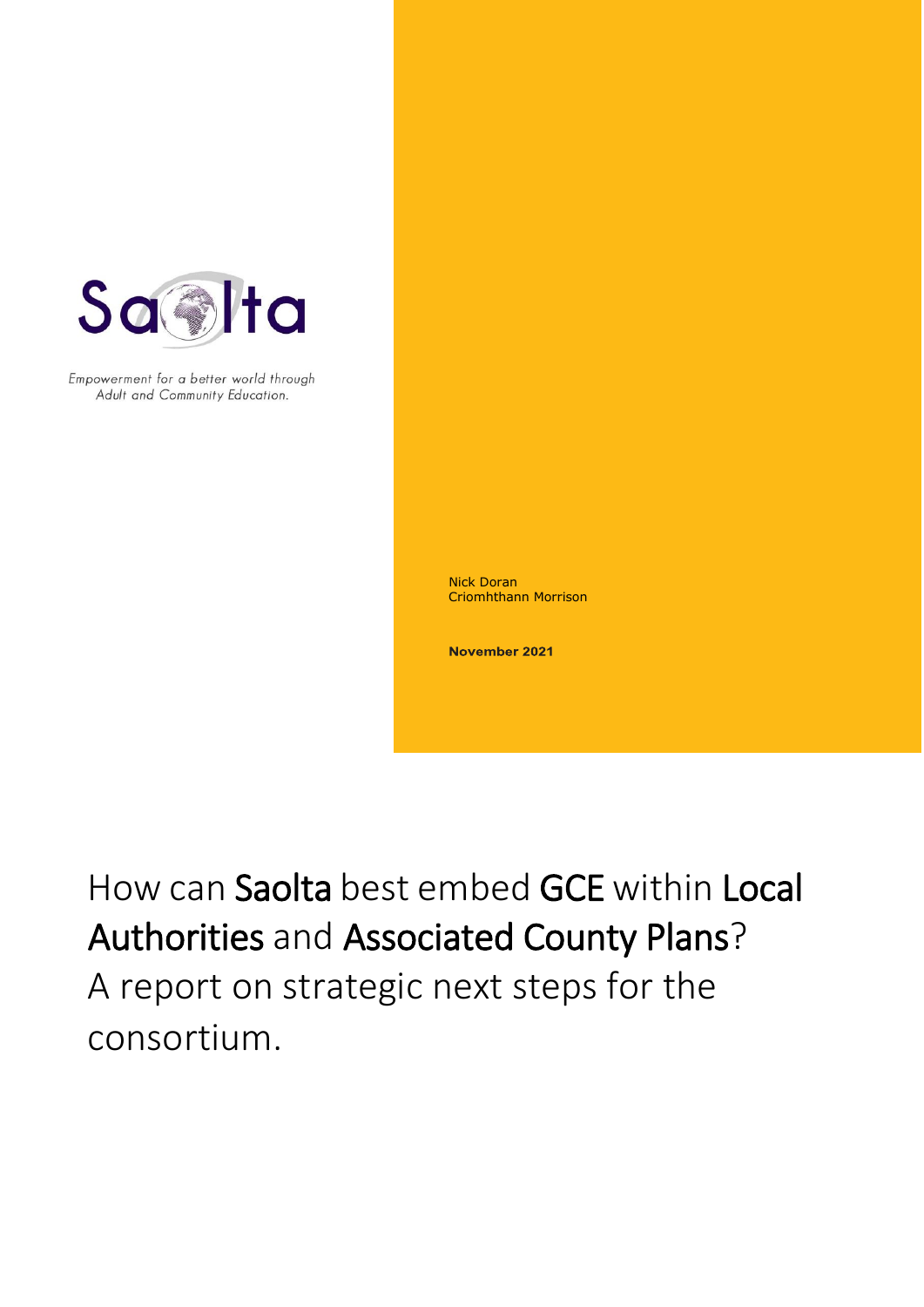Saolta is a Development Education strategic partnership programme for the Adult and Community Education sector in Ireland.

Development Perspectives (DP) is the lead partner in the partnership consortium, which also includes [AONTAS,](https://www.aontas.com/) [Concern Worldwide,](https://www.concern.net/) [Irish Rural Link](https://www.irishrurallink.ie/) and the [Adult and Community Education](https://www.maynoothuniversity.ie/adult-and-community-education)  [Dept. of Maynooth University.](https://www.maynoothuniversity.ie/adult-and-community-education)

Nick Doran is a Project Officer with Saolta. His background is in media and critical linguistics, both of which he has previously taught and researched in youth organisations and at third level.

Criomthann Morrison is a recent postgraduate and participant in Saolta's 2021 SDG Advocate Programme and has a background in research and policy analysis.



Empowerment for a better world through Adult and Community Education.













*This project was funded by the Department of Foreign Affairs (DFA). The content of this communication represents the views of the author only and does not necessarily represent or reflect DFA policy.*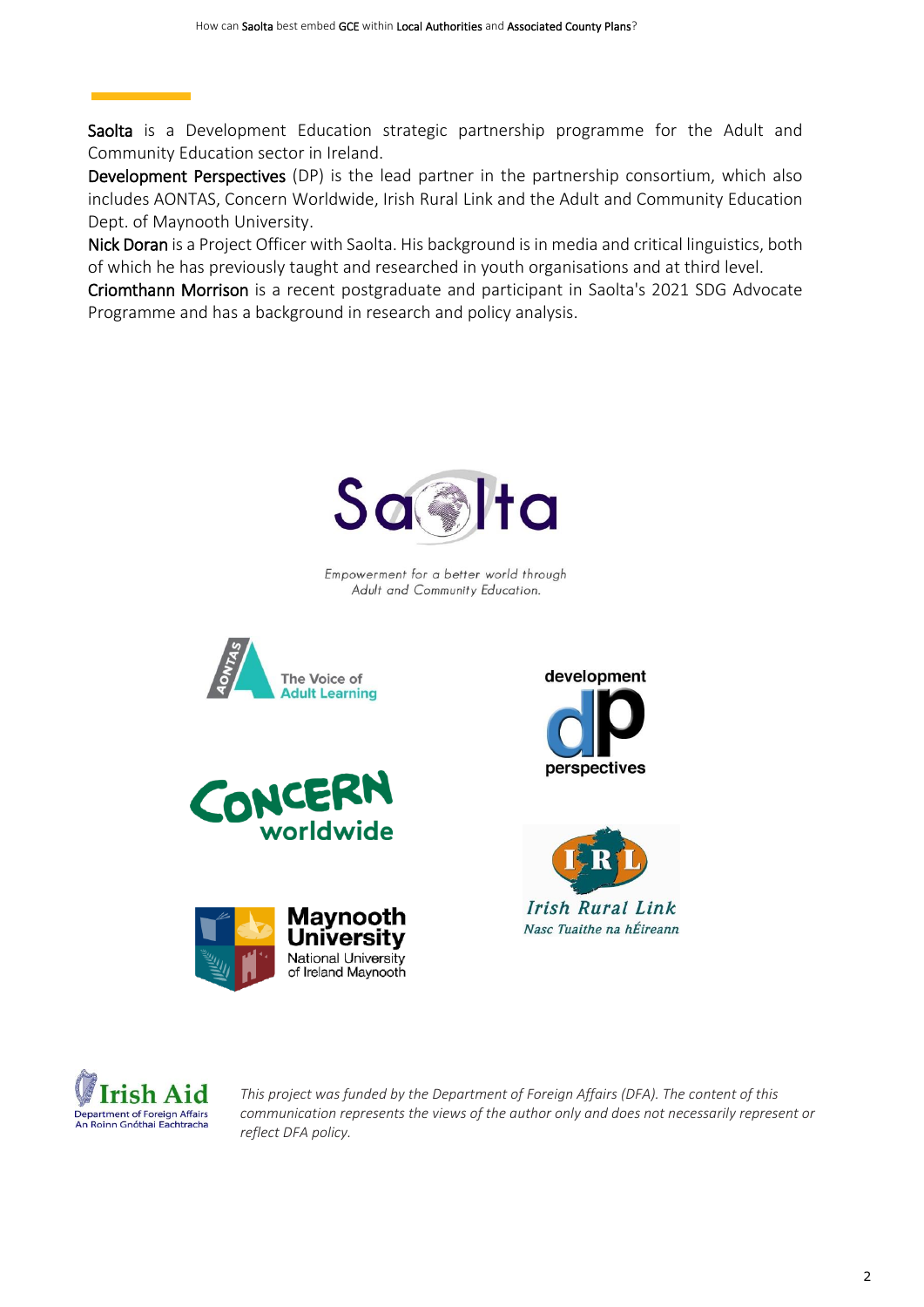# **Table of contents**

| 1.Introduction                                                 | 4              |
|----------------------------------------------------------------|----------------|
| 1.1 Saolta and Global Citizenship Education                    | 4              |
| 1.2 Report Objectives                                          | 5              |
| 1.3 Methods                                                    | 6              |
| 2. Global Citizenship Education and Local Government           | 6              |
| 3. Public Participation Networks (PPNs)                        | $\overline{7}$ |
| 4. Local Community Development Committees (LCDCs)              | $\overline{7}$ |
| 5. Local Economic and Community Plans (LECPs)                  | 8              |
| 6. County Development Plans (CDPs)                             | 8              |
| 7. Social Inclusion and Community Activation Programme (SICAP) | 9              |
| 8. SDGs and Irish Government Commitment to Sustainability      | 9              |
| 9. Local Government Reform Act 2014 (LGRA)                     |                |
| 10. Local Authorities                                          | 11             |
| 11. Further Considerations                                     | 11             |
| 12. Conclusions and Recommendations                            | 13             |
| 13. Bibliography                                               | 14             |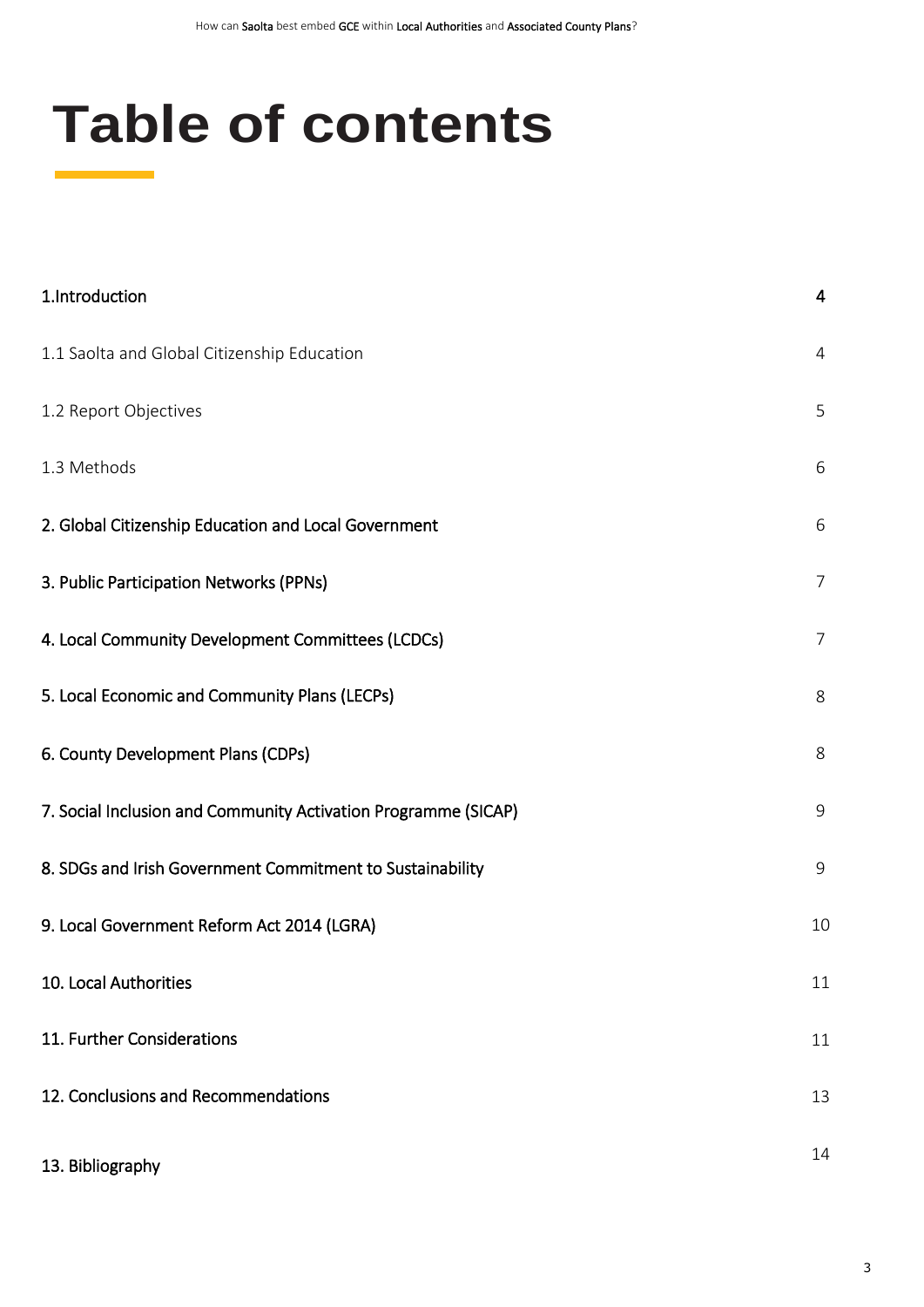## **Introduction**

This report explores the question: How can Saolta best support the embedding of Global Citizenship Education at local government / local authority level?

#### 1.1 Saolta and Global Citizenship Education

The Saolta programme for which this research is being carried out, is a strategic partnership of five organisations including Irish Aid, its primary funding partner. It was launched on January 30th 2020 with the strategic goal of embedding Development Education/ Global Citizenship Education (GCE) into the adult and community education (ACE) sector across Ireland. Development Perspectives is the lead partner in the consortium, the other partner organisations being; Aontas, Concern Worldwide, Irish Rural Link, and The Department of Adult and Community Education Maynooth University.

GCE is becoming an ever more crucial set of knowledges, methods and approaches within education in the context of an increasingly information rich world. It is critically important to embed GCE at a local ground level so that what we learn and the way we learn can be contextualised within sets of values that foreground critical issues such as poverty, inequality and climate change.

In view of this it is at the overlap between Government of Ireland reform, Government of Ireland policy on sustainability, government commitments to the achievement of the United Nations Sustainable Development Goals (SDGs), and the importance of using GCE to inform both local and elected officials, and members of the public, where Saolta can play a crucial, functional and impactful role in achieving a better future through GCE by informing and influencing Local Authority decision making.

Taking the above into consideration this report was compiled within the following empirical and pending contexts; the current Government of Ireland's *SDGs National Implementation Plan* up to 2020 Local Economic and Community Plans all of which are pending change in either 2021 or 2022, the pending *SDGs National Implementation Plan* from 2021 to 2023, the Government of Ireland's Policy Document *Our Sustainable Future*, the *Climate Action Charter For Local Authorities and Minister for Communications, Climate Action and Environment on behalf of Government* 2019, the *Local Government Reform Act 2014*, *Social Inclusion and Community Activation Programme*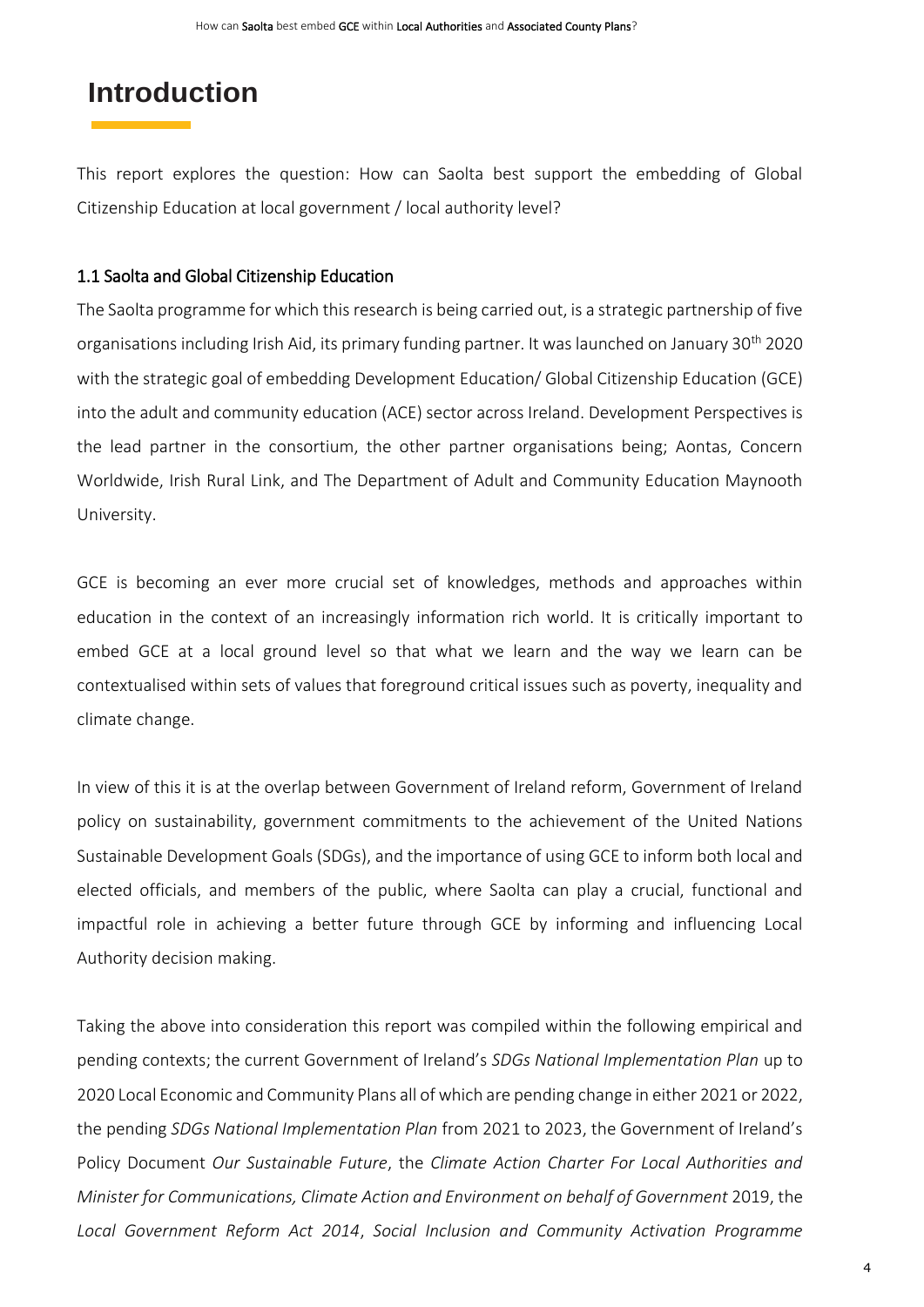(SICAP), and the strategic GCE Partnership, Government of Ireland's *Climate Action plan 2019,* and Saolta's previous 2 years work engaging with Local Authorities through delivery of SDGs workshops to Public Participation Networks (PPNs), and last but by no means least the *Irish Aid Global Citizenship Education Strategy 2021 – 2025*.

It is within these contextual parameters that this report sets out to investigate and make recommendations on where Saolta might best focus its resources and energies to create meaningful impact at a Local Authority level across Ireland through the delivery of GCE. GCE is regarded in this context as a means to provide an informed route into the public participation pathways set out by the Local Government Reform Act 2014 (LGRA, 2014).

The primary mechanism for this part of the Saolta programme has been, up until now, the delivery of the aforementioned SDGs workshops to PPNs and their members.

The aim of these SDG workshops has been to educate citizens and groups within, and connected to, PPNs about understanding the world from a global perspective while empowering people to take action on a local level. So far Saolta has engaged with 12 PPNs – Cavan, Kilkenny, Meath, Kerry, Roscommon, Clare, Carlow, County Galway, Monaghan, Tipperary, Wicklow, Louth. While this has proven fruitful on many levels the decision was made for Saolta to re-evaluate how strategic our aims are in terms of effective capacity building and more directly impacting the decision making processes at multiple levels within Local Authority structures.

#### 1.2 Report Objectives

Given the context of this document the report objectives are the following;

1. to review the relevant Government and Local Authority online literature, relevant government Acts and policy documents,

2. establish a set of parameters within which Saolta might best operate,

3. identify the potential at different points of entry in relation to Saolta engaging with the Local Authority structures.

As mentioned above, the question under consideration in this short report is: How can Saolta best support the embedding of Global Citizenship Education at local government / local authority level? Essentially we are looking to see how Saolta can proceed most effectively in mapping, and encouraging the functional use of GCE and the United Nations Sustainable Development Goals within the work of Local Authorities around Ireland in relation to Irish Government commitments to sustainable development.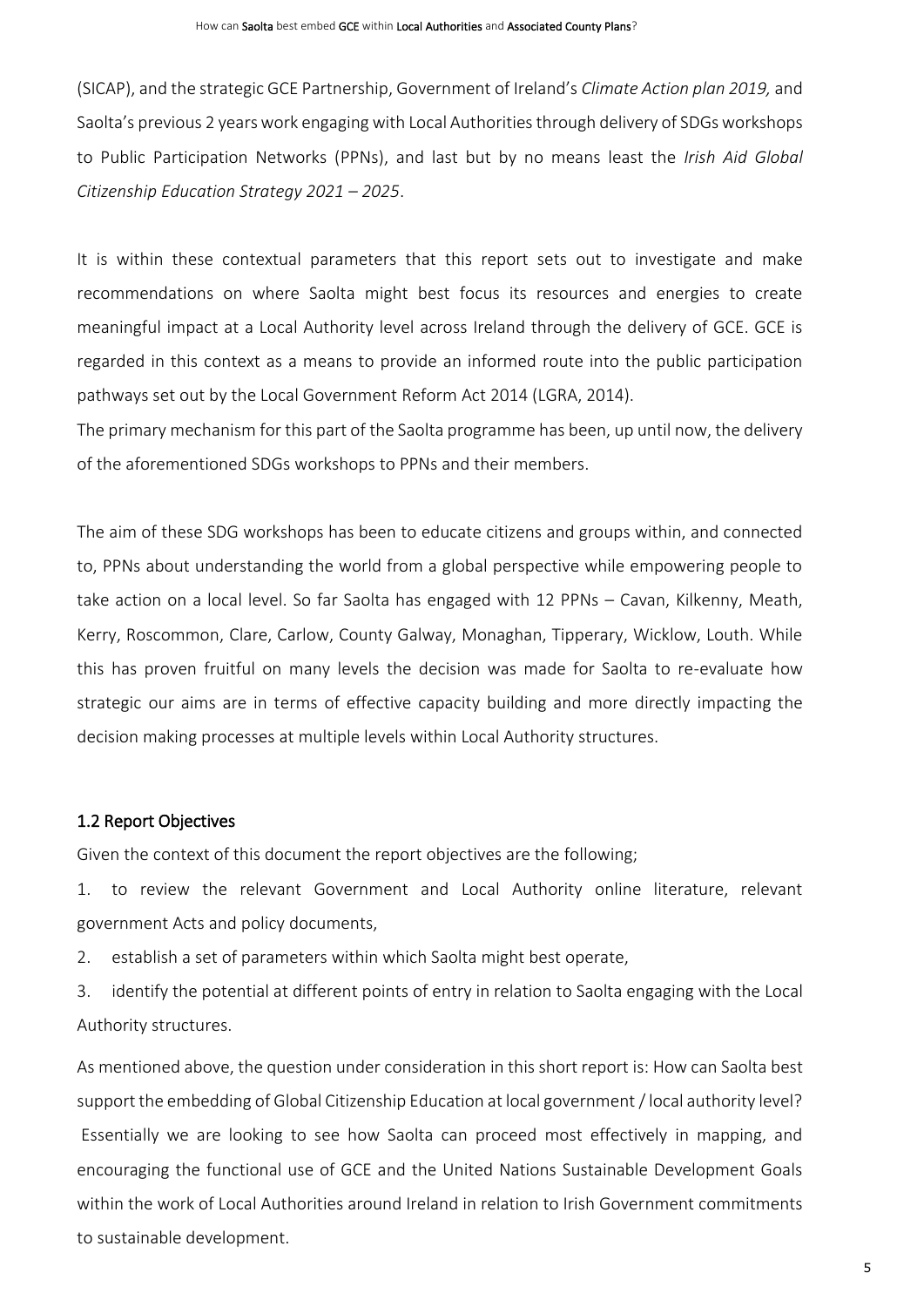#### 1.3 Methods

The primary method used in compiling this report was analysis of the documentation available on Government and Local Authority websites. The documents available online provide information on the current national, county and local commitment to sustainable development. This brief research report has been carried out using a primary research data gathering and analysis approach taking information from government policy, legal and charter documents.

The data gathered from the aforementioned sites was gathered and reviewed in a manner which guided the ultimate conclusion and recommendation on the strategic direction of Saolta in relation to engagement through GCE with Local Authorities around Ireland. The analysis is also contextualised within the Local Authority PPN engagement work carried out by Saolta over the previous two years and the continued work on the SDGs before that, and the Millennium Development Goals before that again, since 2006.

## **Global Citizenship Education and Local Government**

Within Saolta's broader goal of embedding GCE into ACE there has also been a focus on local government that has up to this point, as mentioned, targeted PPNs around the country. These Public Participation Networks were established under the Local Government Reform Act of 2014 which legislates for structural change at local government level with "participatory mechanisms to promote, support and facilitate the local community's input into decision making by the local authority, without prejudice to any consultation procedures provided for in any enactment." (GoI, 2014, 78)

From Saolta's point of view communities would benefit greatly from the empowering capacities set out under the pillars and principles of GCE, as informed by the SDGs and the aforementioned contextual parameters set out by Government of Ireland and Local Authority policies and commitments, including but not limited to the participatory mechanisms mentioned above. The pillars of GCE are; Critical Thinking, Problem Solving, Systems Thinking, and Active Citizenship. These exist under the umbrella of principles of empathy, compassion, equality, justice, climate awareness, and active citizenship.

Trocaire's definition of Development Education/ GCE is informative here: "Development Education is an important tool in making sense of the complex issues that prevail in our ever changing world. It is an active and creative educational process to increase awareness and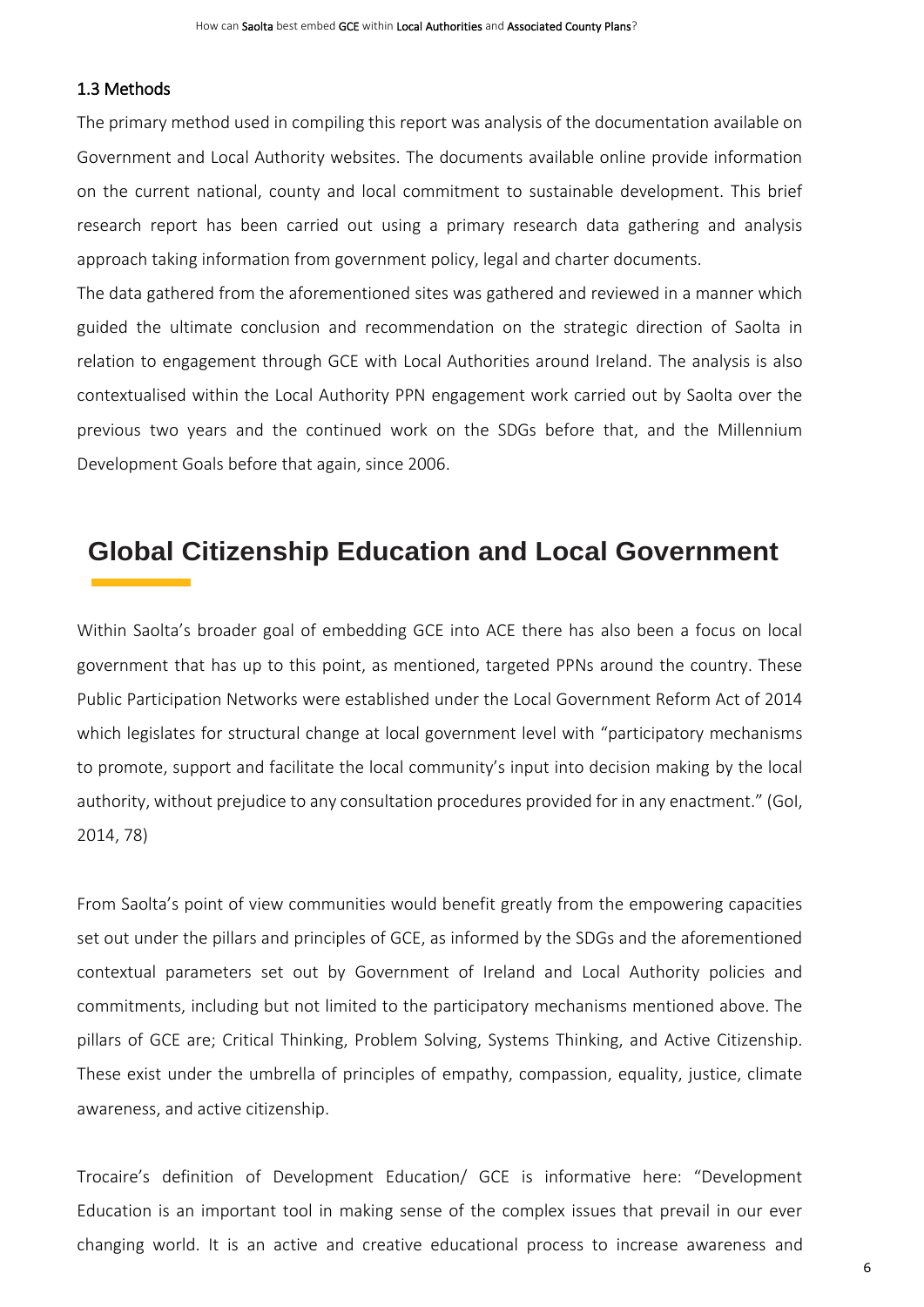understanding of the world in which we live. It should challenge perceptions and stereotypes by encouraging empathy, optimism, participation and action for a just world." (Murray, 2018, 1)

While Formal education systems play an important role in developing skills and knowledge geared towards meritocratic achievement within the jobs market, GCE plays a different but increasingly crucial role in creating an understanding of our ever-changing, complex and interconnected world, and how to tackle the root causes of the problems we are facing therein. This mode of education is essential in today's context in relation to the issues the world is facing. This is why embedding GCE into a local government system which is increasingly geared towards greater public participation regarding decision making is essential. It is not only imperative for local and elected officials to understand the issues but an increasingly active public must also be aware of what is at stake and how they can engage effectively.

## **Public Participation Networks (PPNs)**

PPNs were initially funded in 2014 under the LGRA. Although PPNs are not explicitly mentioned in the LGRA, they were according to the legislation set up as a function of the LGRA "for the purposes of promoting, developing and implementing a coherent and integrated approach to participation in decision-making processes of the local authority by the local community" (GoI, 2014, 77)

PPNs play a crucial role acting as a hub through which members of the public and community organisations within each Local Authority area can network and input into the flow of decision making from a grassroots level.

# **Local Community Development Committee (LCDCs)**

LCDCs were established under the 2014 LGRA "for the purposes of developing, co-ordinating and implementing a coherent and integrated approach to local and community development." (Government of Ireland, 2014) The responsibilities of the LCDCs taken from the LGRA, indicate that it is the responsibility of each LCDC to incorporate an agenda of sustainability into their respective LECPs and in relation to their input into County Development Plans (CDPs).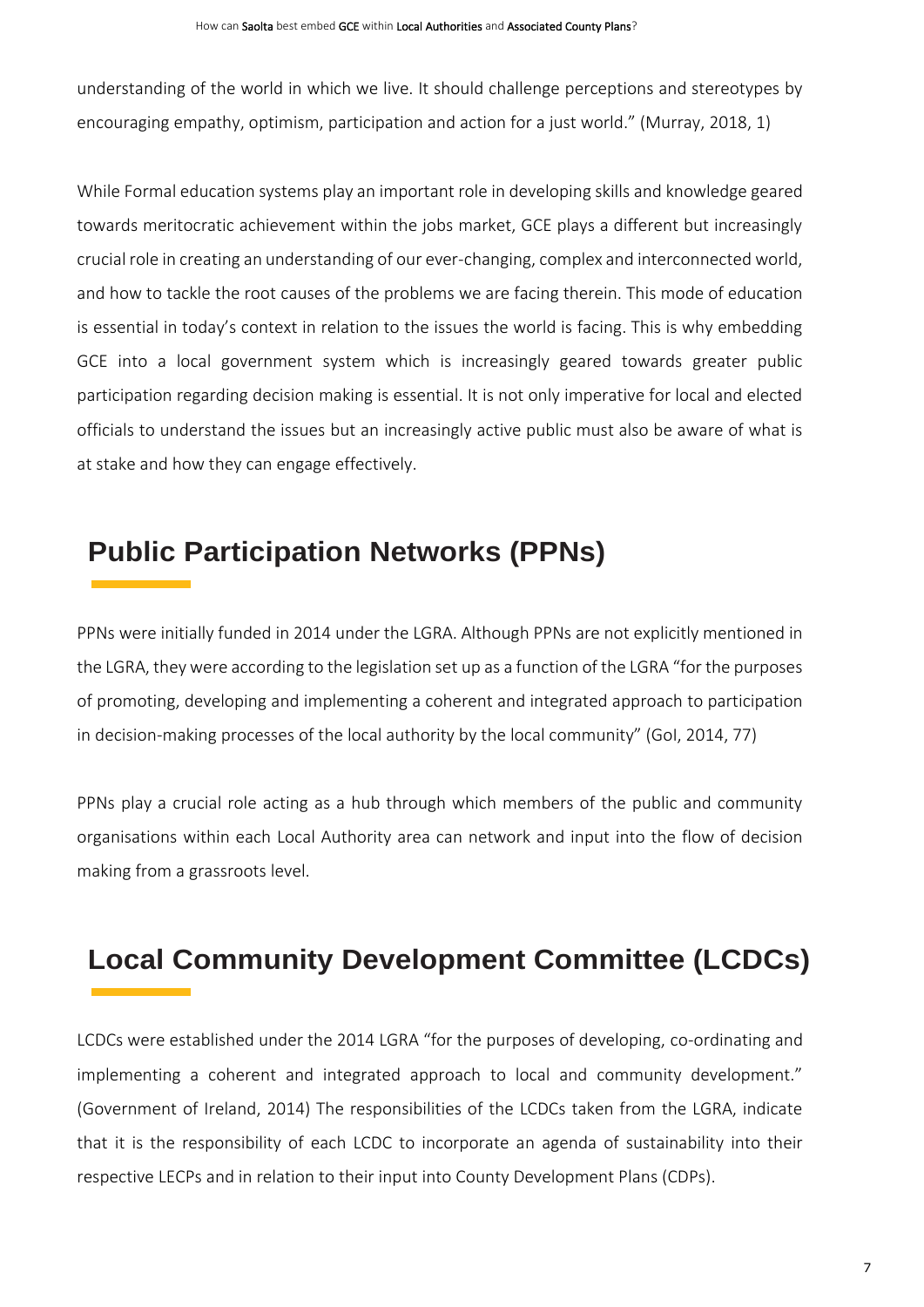# **Local Economic and Community Plans (LECPs)**

The LECPs are best described by their own definition:

"The purpose of the Local Economic and Community Plans (LECP), as provided for in the Local Government Reform Act 2014, is to set out, for a six-year period, the objectives and actions needed to promote and support the economic development and the local and community development of the relevant local authority area, both by the Local Authority directly and in partnership with other economic and community development stakeholders.

As the framework for the economic and community development of the local authority area, the LECP is also the primary mechanism at local level to bring forward relevant actions arising from national and regional strategies and policies that have a local remit.." (GoI, 2021)

All current LECPs are coming to an end in either 2021 or 2022. This provides an important entry point for GCE over the next year. As stated in the LECP Guidelines LECPs must be consistent with County Development Plans.

# **County Development Plans (CDPs)**

LECPs are intrinsically connected to CDPs around the country which are again led by the National Development Plan (NDP). Each county development plan is specific to the individual counties needs but must remain in line with the commitments laid out in the NDP in relation to sustainability. Indeed recognition of the importance of Development Education/ GCE is highlighted in the following statement from the *Climate Action Plan*:

"Ireland will continue to work through systems and initiatives for development education to involve and empower community groups, the education sector and young people in progressing climate change solutions and international sustainable development." (GOI, 2019, 132)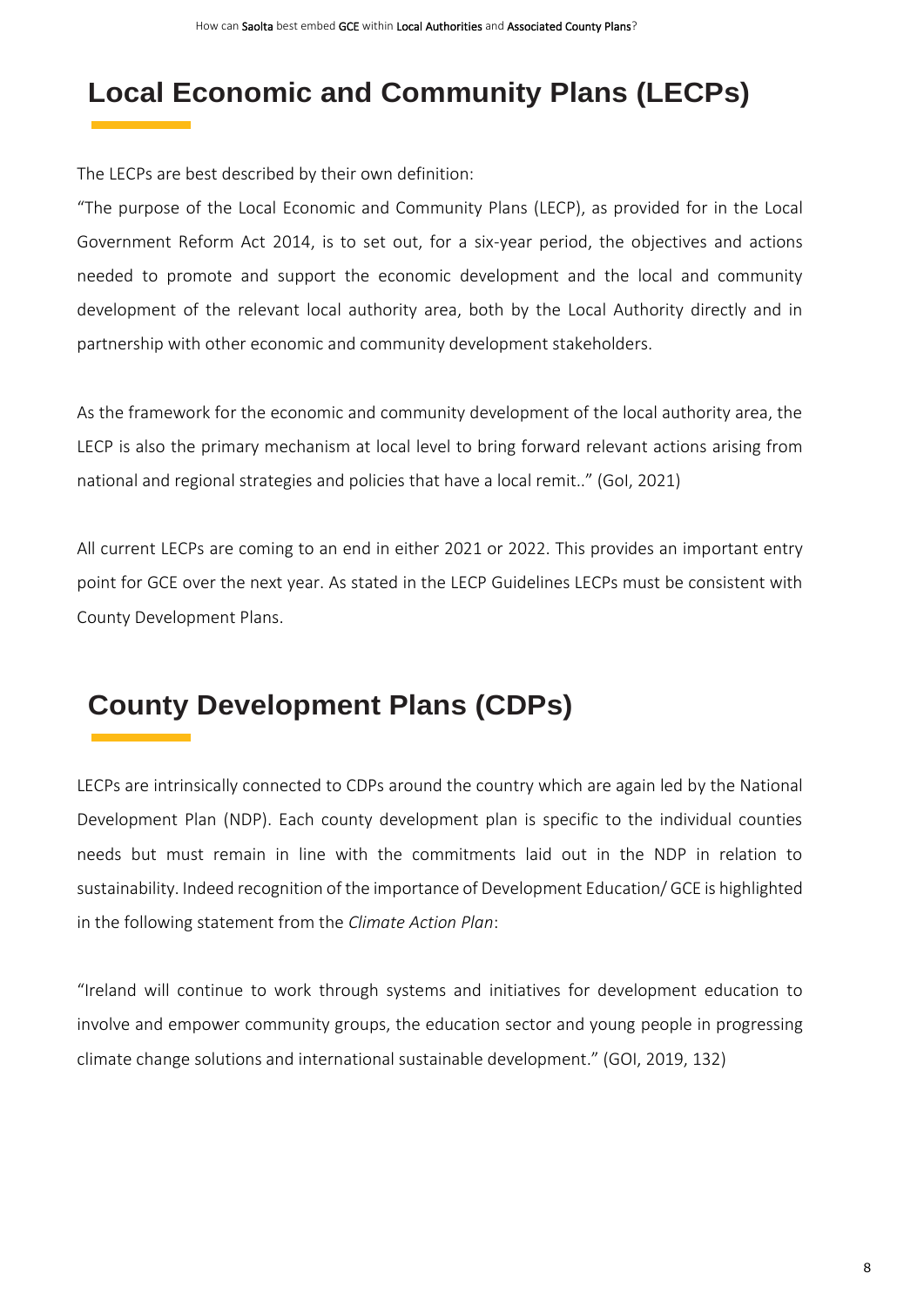## **Social Inclusion and Community Activation Programme (SICAP)**

SICAP is an initiative launched in Ireland under the European Social Fund (ESF) Programme for Employability Inclusion and Learning 2014 – 2020. The Current SICAP programme in Ireland began in 2018 and will run until the end of 2022. SICAP is managed by the LCDCs discussed above. It is another indication of the Government of Ireland's commitment to using education to improve the quality of living for citizens in Ireland.

## **SDGs and Irish Government Commitment to Sustainability**

The United Nations Sustainable Development Goals (SDGs) have become a cornerstone of GCE around the world and are an essential framework and roadmap to a more sustainable existence at every level of society in both local and global contexts.



The SDGs are a framework of 17 Goals adopted by all 193 member states of the United Nations (UN) to provide a roadmap to a more sustainable future under Agenda 2030. There are 169 targets and around 235 indicators (depending upon current situations in each country) underlying the Goals which specify actions that must be completed in order to achieve Agenda 2030 by the eponymous year of 2030. Although the Goals were signed off on by 193 countries in September 2015,

they are not legally binding. However, governments have given commitments to achieving the Goals and as such have provided funding and initiatives to raise awareness, educate on, and link policies and actions to the Goals in an effort to meet the deadlines set out by Agenda 2030. This sustainability deadline of 2030 must be carried out in a way which, as quoted from the *Brundtland Report* in Government of Ireland policy: "meets the needs of the present without compromising the ability of future generations to meet their own needs". (UN, 1987, as seen in GOI 2021)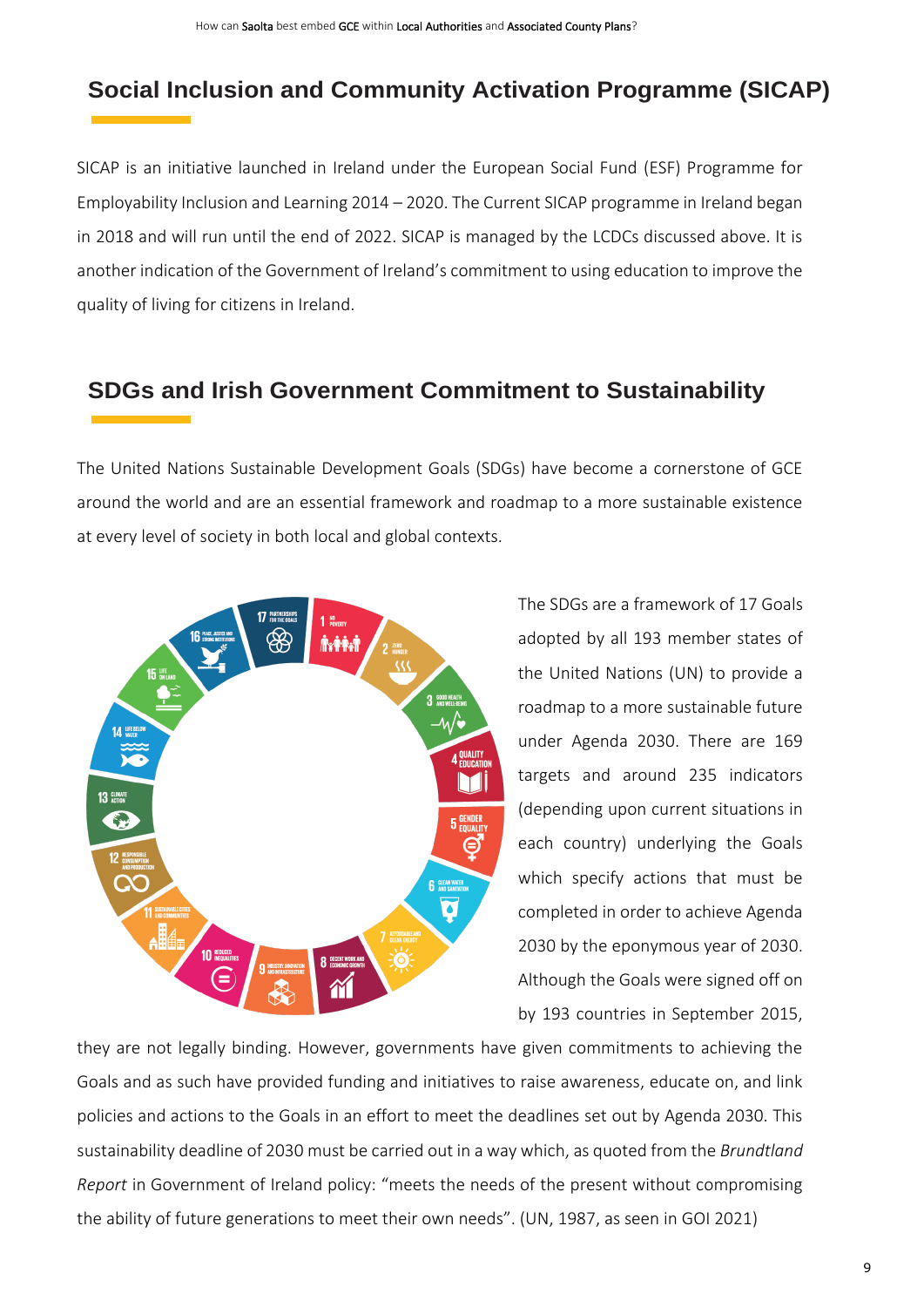The Irish Government is currently drafting its second iteration of its commitment to the SDGs entitled *The National Implementation Plan.* Although it has been specified that "…the National Implementation Plan itself will not include policy actions," the plan does maintain that "…it will aim to support and promote policies across government which contribute towards meeting the Goals and identify opportunities for enhancing policy coherence." (GoI, 2021)

This statement indicates that policy relating to the SDGs is and will continue to be guided by the *Sustainable Development Goals Policy Map* and the *Our Sustainable Future* Policy Document (GoI, 2021, GoI 2012).

As the SDGs are continuing to be mapped across already existing policies which tend towards foregrounding economic policy, it is the opinion of this report that functional and coherent engagement with Government at a local and community level through the mechanisms of GCE – discussed above - is essential to effecting change from the ground up to fulfil the policy commitment to meeting "the needs of the present without compromising the ability of future generations to meet their own needs." This brings me back again to the report question: How can Saolta best support the embedding of Global Citizenship Education at local government / local authority level?

# **Local Government Reform Act 2014 (LGRA)**

The Local Government Reform Act 2014 was written into existence in 2014 to restructure government and allow for greater input from the public for a broad range of reasons many of which are outside the scope of this report. However, written into the LGRA as part of the "function" of the LCDCs is the following:

"the need to integrate sustainable development considerations into policy development and implementation, and the need to promote social inclusion." (GoI, 2014)

This along with the subsection referring to participatory mechanisms to promote local community input, mentioned above, combine to indicate how Saolta can play a functional and impactful role in engaging with communities through capacity building GCE interventions at Local Authority level.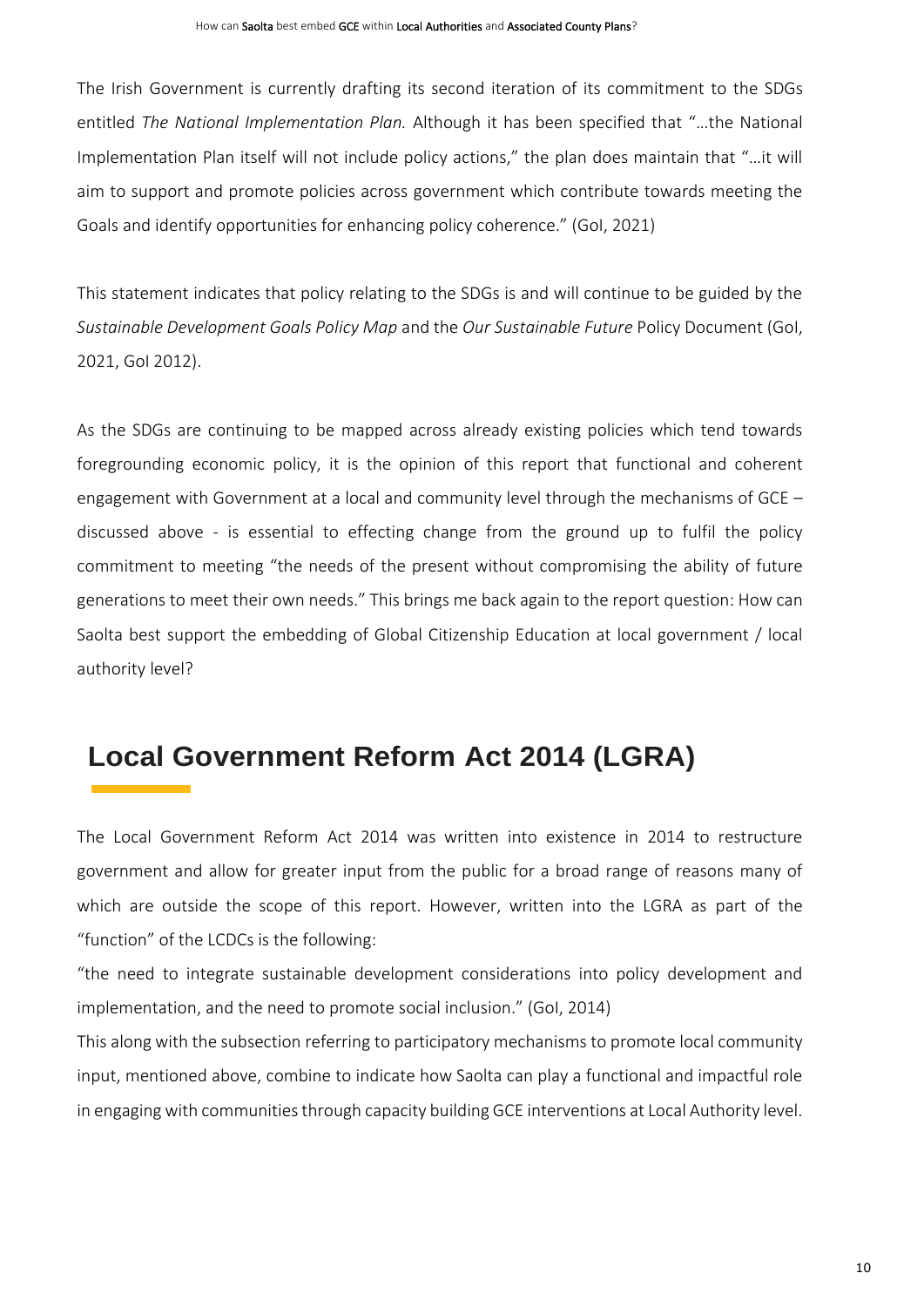## **Local Authorities**

There are thirty-one Local Authorities across the country. This number includes three City Councils; Dublin, Cork and Galway. Each Local Authority consists of a number of bodies, introduced above, which operate at various levels in the decision making process highlighted in Fig 1.

### **How Councils Formally Make Decisions**



Fig. 1 Current decision making flow at local government level

## **Further Considerations**

The following statement – with important focus in bold – in the LECP Guidelines Statement, combined with the commitments made in government policy regarding sustainability strongly implies a obligation to embed GCE, as described above and contextualised within Government of Ireland Policy, (LECP, 2021. 25)

"objective 1 of Sustainable, Inclusive and Empowered Communities a five-year strategy to support the Community and Voluntary sector in Ireland 2019-2024 (C&V Strategy) commits to strengthening participative approaches to the development of public policy and programming. In addition, Objective 9 commits to strengthening the LECP process enhancing community participation in the development and implementation of plans and securing more effective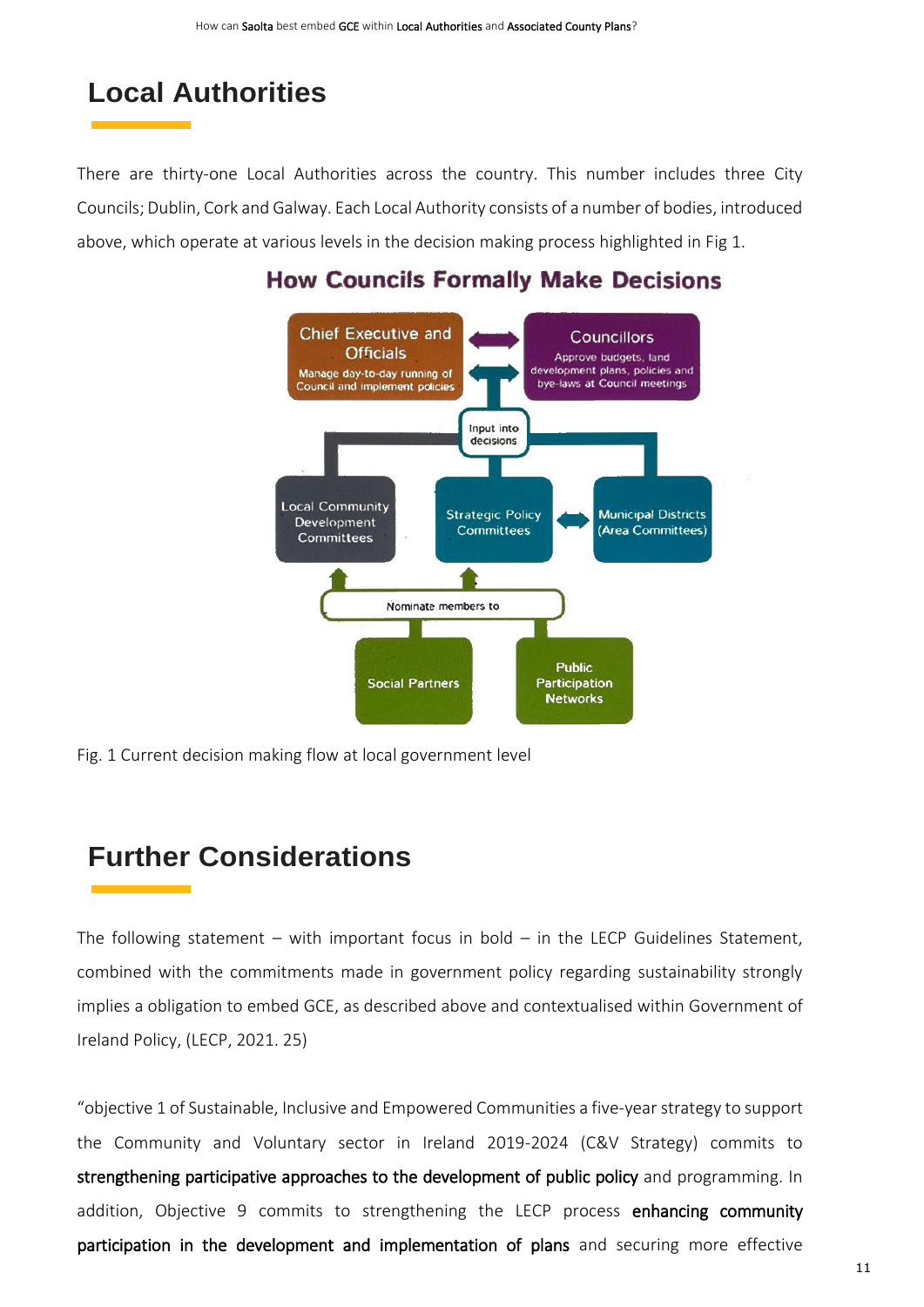collaboration and partnerships working nationally, regionally and locally."

Another important consideration for this report is the independent review by Social Justice Ireland of how Ireland is progressing in relation to achieving the SDGs in comparison with 15 other EU states. The Comparison is among the 15 member states that have had the benefits afforded from membership of the EU since 1995. The 2021 overall ranking can be seen in Figure 1. below. (Kavanagh, C. Clarke, C 2021)

| <b>Economy</b>     |                                         | 10              |
|--------------------|-----------------------------------------|-----------------|
| <b>SDG 8:</b>      | Good Jobs and Economic Growth           | 9               |
| SDG <sub>9</sub>   | Industry, Innovation and Infrastructure | 12 <sub>2</sub> |
|                    |                                         |                 |
| <b>Society</b>     |                                         | 6               |
| SDG <sub>1</sub>   | No Poverty                              | 9               |
| SDG <sub>2</sub>   | Zero Hunger                             | 12              |
| SDG <sub>3</sub>   | Good Health and Wellbeing               | 7               |
| SDG <sub>4</sub>   | <b>Quality Education</b>                | $\overline{2}$  |
| SDG <sub>5</sub>   | <b>Gender Equality</b>                  | 9               |
| <b>SDG 10</b>      | Reduced Inequality                      | 8               |
| <b>SDG 16</b>      | Peace and Justice                       | $\overline{4}$  |
| <b>SDG 17</b>      | Partnerships for the Goals              | 9               |
|                    |                                         |                 |
| <b>Environment</b> |                                         | 15              |
| SDG <sub>6</sub>   | Clean Water and Sanitation              | 12              |
| SDG <sub>7</sub>   | Affordable and Clean Energy             | 14              |
| <b>SDG 11</b>      | Sustainable Cities and Communities      | 6               |
| <b>SDG 12</b>      | Responsible Consumption and Production  | 14              |
| <b>SDG 13</b>      | <b>Climate Action</b>                   | 13              |
| <b>SDG 14</b>      | Life Below Water                        | 6               |
| <b>SDG 15</b>      | Life on Land                            | 4               |

#### Table 17 Ireland's Rank by Dimension and by SDG

Source: Authors' analysis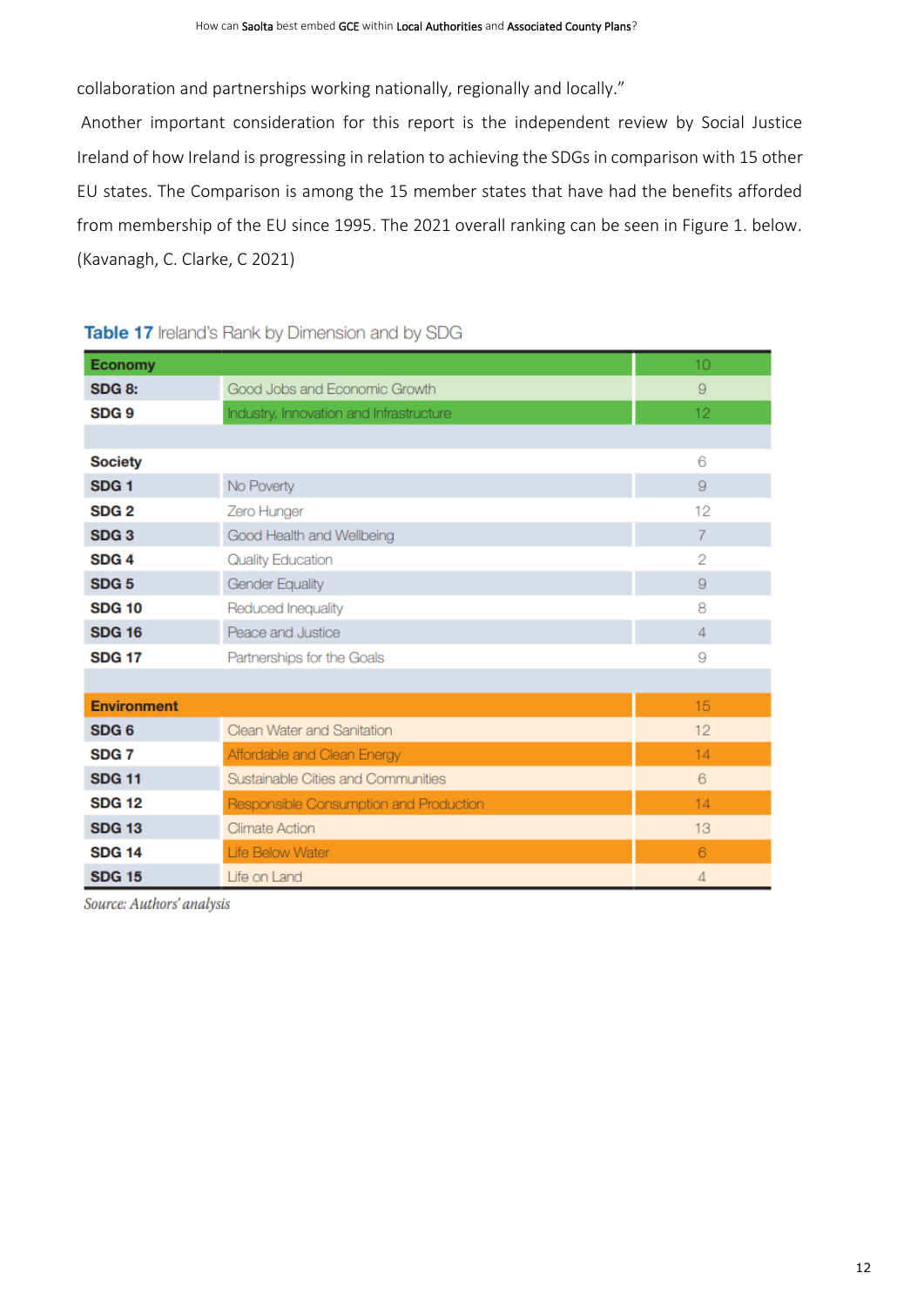## **Conclusions and Recommendations**

It is the conclusion of this report that the responsibilities and commitments made under various Government of Ireland policy and charter documents mentioned above, the current real, complex and interconnected issues facing the world, the various commitments made to Agenda 2030 and the United Nations Sustainable Development Goals combined with the growing impetus towards increased public participation, as reflected originally in the Local Government Reform Act 2014, provides for an essential role for Saolta to deliver a continuing programme of GCE within the scope of Local Authority sustainable development work.

It is the recommendation of this report that Saolta engage strategically with Local Authorities on three levels in order to provide capacity building GCE workshops. Engagement will target the following:

- 1. PPN memberships: 3 two hour workshops with individual PPNs
- 2. Elected Representatives: 3 two hour workshops with Elected Representatives
- 3. LCDCs: 3 two hour workshops with LCDCs

It is the understanding that by strategically targeting these three entry points into local government that GCE can be most effectively introduced in a capacity building manner which can impact upon public submissions to CDPs and LECPs and also within Government of Ireland policies, charters, and initiatives such as SICAP.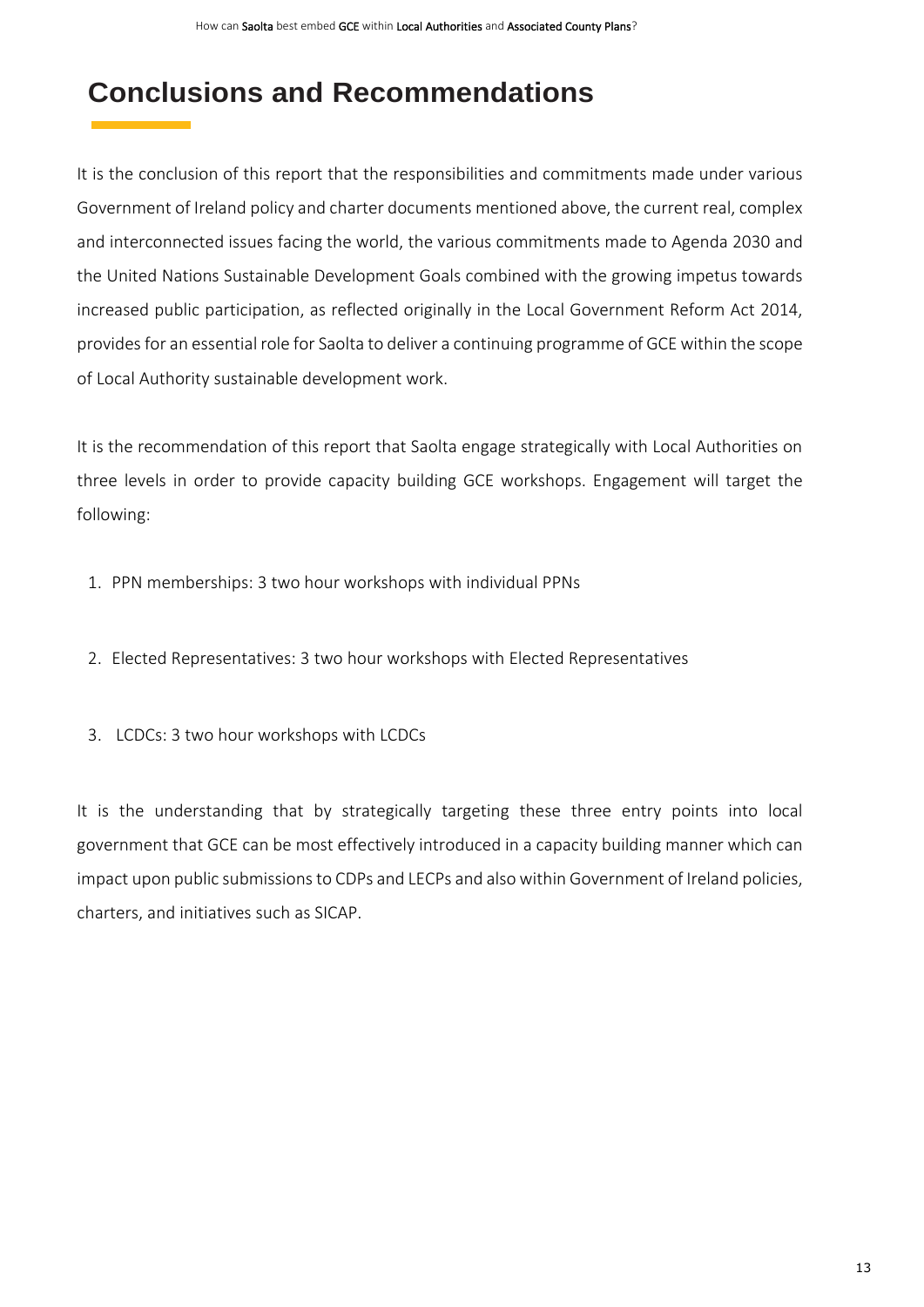# **Bibliography**

Government of Ireland. (2014). *Local Government Reform Act.* Retrieved: 11/18/2021, source: <https://www.irishstatutebook.ie/eli/2014/act/1/enacted/en/pdf>

Government of Ireland (2021), *Consultation on Second SDG National Implimentation Plan.*  Retrieved: 28/07/2021, Source: gov.ie - [Consultation on the second SDG National Implementation](https://www.gov.ie/en/consultation/5998d-sdg-national-implementation-plan-consultation-2021/)  [Plan \(www.gov.ie\)](https://www.gov.ie/en/consultation/5998d-sdg-national-implementation-plan-consultation-2021/)

Government of Ireland. (2021) *Sustainable Development Goals Policy Map.* Retrieved 04/09/2021. Source: [https://www.gov.ie/pdf/?file=https://assets.gov.ie/134966/fde13b12-89b7-4a3e-a351-](https://www.gov.ie/pdf/?file=https://assets.gov.ie/134966/fde13b12-89b7-4a3e-a351-6f28690d1d6a.pdf#page=null) [6f28690d1d6a.pdf#page=null](https://www.gov.ie/pdf/?file=https://assets.gov.ie/134966/fde13b12-89b7-4a3e-a351-6f28690d1d6a.pdf#page=null)

Government of Ireland, 2012, *Our Sustainable Future: A Frame work for Sustainable Development in Ireland.* Retrieved 01/11/2021 Source: [Our sustainable future irish framework.pdf](https://developmenteducation.ie/media/documents/Our%20sustainable%20future%20irish%20framework.pdf)  [\(developmenteducation.ie\)](https://developmenteducation.ie/media/documents/Our%20sustainable%20future%20irish%20framework.pdf)

United Nations (1987) *Our Common Future (The Brundtland Report)* – Report of the 1987 World Commission on Environment and Development. Retrieved 10/09/2020 Source: [Our Common](https://sustainabledevelopment.un.org/content/documents/5987our-common-future.pdf)  [Future: Report of the World Commission on Environment and Development \(un.org\)](https://sustainabledevelopment.un.org/content/documents/5987our-common-future.pdf)

Pobal (2018) *Social Inclusion and Community Activation: Programme Requirement 2018- 2022.* Retrieved: 28/10/2021 Source: [SICAP-Programme-Requirements-2018-2022-V1-1.pdf \(pobal.ie\)](https://pobal.ie/app/uploads/2018/05/SICAP-Programme-Requirements-2018-2022-V1-1.pdf)

Murray. R. (2018) *What is Development Education*. Trocaire. Retrieved 20/09/2019. Source: [What](https://www.trocaire.org/sites/default/files/resources/edu/what-is-development-education.pdf)  [is development education? \(trocaire.org\)](https://www.trocaire.org/sites/default/files/resources/edu/what-is-development-education.pdf)

Government of Ireland (2021) Ministers Humphreys and O'Brien launch '*Local Economic and Community Plans Guidelines 2021*. Retrieved 01/11/2021. Source: gov.ie - [Ministers Humphreys](https://www.gov.ie/en/press-release/59c83-ministers-humphreys-and-obrien-launch-local-economic-and-community-plans-guidelines-2021/)  [and O'Brien launch 'Local Economic and Community Plans Guidelines 2021' \(www.gov.ie\)](https://www.gov.ie/en/press-release/59c83-ministers-humphreys-and-obrien-launch-local-economic-and-community-plans-guidelines-2021/)

Government of Ireland (2019) *Climate Action Plan*. Retrieved 01/11/2021 Source: [c97cdecddf8c49ab976e773d4e11e515.pdf \(assets.gov.ie\)](https://assets.gov.ie/25419/c97cdecddf8c49ab976e773d4e11e515.pdf)

Clarke, C, M.A. Kavanagh, C (2021) *Measuring Progress: The Sustainable Progress Index 2021.*  Social Justice Ireland. Retrieved 05/03/2021. Source: [Measuring Ireland's Progress -](https://www.socialjustice.ie/content/publications/measuring-irelands-progress-sustainable-progress-index-2021) Sustainable [Progress Index 2021 | Social Justice Ireland](https://www.socialjustice.ie/content/publications/measuring-irelands-progress-sustainable-progress-index-2021)

Government of Ireland (2021) Irish Aid Global Citizenship Education Strategy 2021 - 2025. Retrieved 02/12/2021. Souce: [Global-Citizenship-Education-Strategy.pdf \(irishaid.gov.ie\)](http://irishaid.gov.ie/media/irishaid/publications/Global-Citizenship-Education-Strategy.pdf)